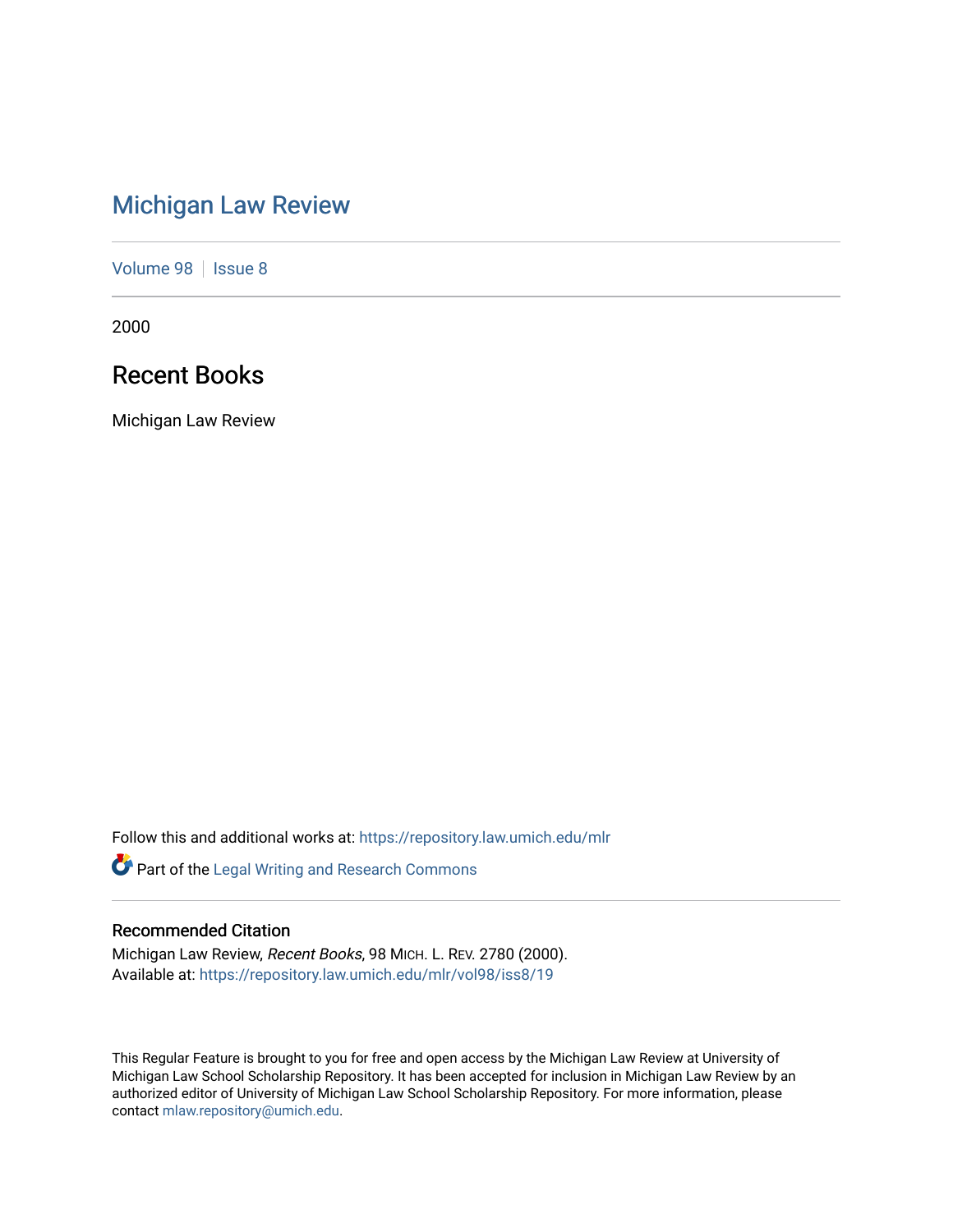### BOOKS RECEIVED

#### BUSINESS LAW

THE GOVERNANCE OF CORPORATE GROUPS. By Janet Dine. New York: Cambridge University Press. 2000. Pp. xix, 208. \$59.95.

#### COMPARATIVE LAW

WOMEN, QUOTAS AND CONSTITUTIONS: A COMPARATIVE STUDY OF AFFIRMATIVE ACTION FOR WOMEN UNDER AMERICAN, GERMAN, EC AND INTERNATIONAL LAW. By Anne Peters. Boston: Kluwer Law International. 1999. Pp. xxxvi, 400. \$75.

#### CONSTITUTIONAL LAW

CONSTITUTIONAL REVOLUTIONS: PRAG-MATISM AND THE ROLE OF JUDICIAL RE VIEW IN AMERICAN CONSTITUTIONALISM. By Robert Justin Lipkin. Durham: Duke University Press. 2000. Pp. xv, 366. \$49.95.

JUDICIAL REVIEW AND THE CONSTITU-TION. Edited by Christopher Forsyth. Portland: Hart Publishing. 2000. Pp. xxxvii, 442. \$81.

THE TYRANNY OF GOOD INTENTIONS: How PROSECUTORS AND BUREAUCRATS ARE TRAMPLING THE CONSTITUTION IN THE NAME OF JUSTICE. By Paul Craig Roberts & Lawrence M. Stratton. Roseville: Forum. 2000. Pp. xiii, 242. \$24.95.

#### CRIMINAL LAW

FROM SoCIAL JUSTICE TO CRIMINAL Jus-TICE: POVERTY AND THE ADMINISTRATION OF CRIMINAL LAw. Edited by William C. Heffernan & John Kleinig. New York: Oxford University Press. 2000. Pp. xi, 294. \$35.

#### ENVIRONMENTAL LAW

ENVIRONMENTAL PROTECTION AND THE COMMON LAW. Edited by John Lowry & Rod Edmunds. Portland: Hart Publishing. 2000. Pp. xxv, 274. \$46.

#### EQUALITY LAW

SEX, RACE, AND MERIT: DEBATING AF-FIRMATIVE ACTION IN EDUCATION AND EM-PLOYMENT. Edited by Faye J. Crosby & Cheryl VanDeVeer. Ann Arbor: The University of Michigan Press. 2000. Pp. x, 338. Cloth, \$60; paper, \$22.95.

#### FAMILY LAW

FROM PARTNERS TO PARENTS: THE SEC-OND REvoLUTION IN FAMILY LAW. By June Carbone. New York: Columbia University Press. 2000. Pp. xv, 341. Paper, \$18.50.

REDEFINING FATHERHOOD. By Nancy E. Dowd. New York: New York University Press. 2000. Pp. x, 279. \$28.95.

#### FEMINISM AND THE LAW

BATTERED WOMEN & FEMINIST LAWMAK-ING. By Elizabeth M. Schneider. New Haven: Yale University Press. 2000. Pp. xiii, 317. \$29.95.

GLOBAL CRITICAL RACE FEMINISM: AN INTERNATIONAL READER. Edited by Adrien Katherine Wing. New York: New York University Press. 2000. Pp. xvi, 451. Paper, \$25.

#### INDIAN LAW

INDIAN GAMING: TRIBAL SOVEREIGNTY AND AMERICAN POLITICS. By W. Dale Mason. Norman: University of Oklahoma Press. 2000. Pp. xxi, 330. Cloth, \$29.95; paper, \$19.95.

#### INTERNATIONAL LAW

STAY THE HAND OF VENGEANCE: THE POLITICS OF WAR CRIMES TRIBUNALS. By Gary Jonathan Bass. Princeton: Princeton University Press. 2000. Pp. 402. \$29.95.

#### JUVENILE LAW

YOUTH ON TRIAL: A DEVELOPMENTAL PERSPECTIVE ON JUVENILE JUSTICE. Edited by Thomas Grisso & Robert G. Schwartz. Chicago: The University of Chicago Press. 2000. Pp. vi, 462. \$35.

#### LAW OF THE EUROPEAN **COMMUNITY**

GooD FAITH IN EUROPEAN CONTRACT LAW. Edited by Reinhard Zimmermann & Simon Whittaker. New York: Cambridge University Press. 2000. Pp. xxxiii, 720. \$120.

REGULATING POLLUTION: A UK AND EC PERSPECTIVE. By Chris Hilson. Portland: Hart Publishing. 2000. Pp. xxiii, 190. \$58.

THE STRUGGLE FOR CONSTITUTIONAL JUSTICE IN POST-COMMUNIST EUROPE. By Herman Schwartz. Chicago: The University of Chicago Press. 2000. Pp. xx, 347. \$47.50.

#### LEGAL THEORY

CONFOUNDED EXPECTATIONS: THE LAW'S STRUGGLE WITH PERSONAL RESPON-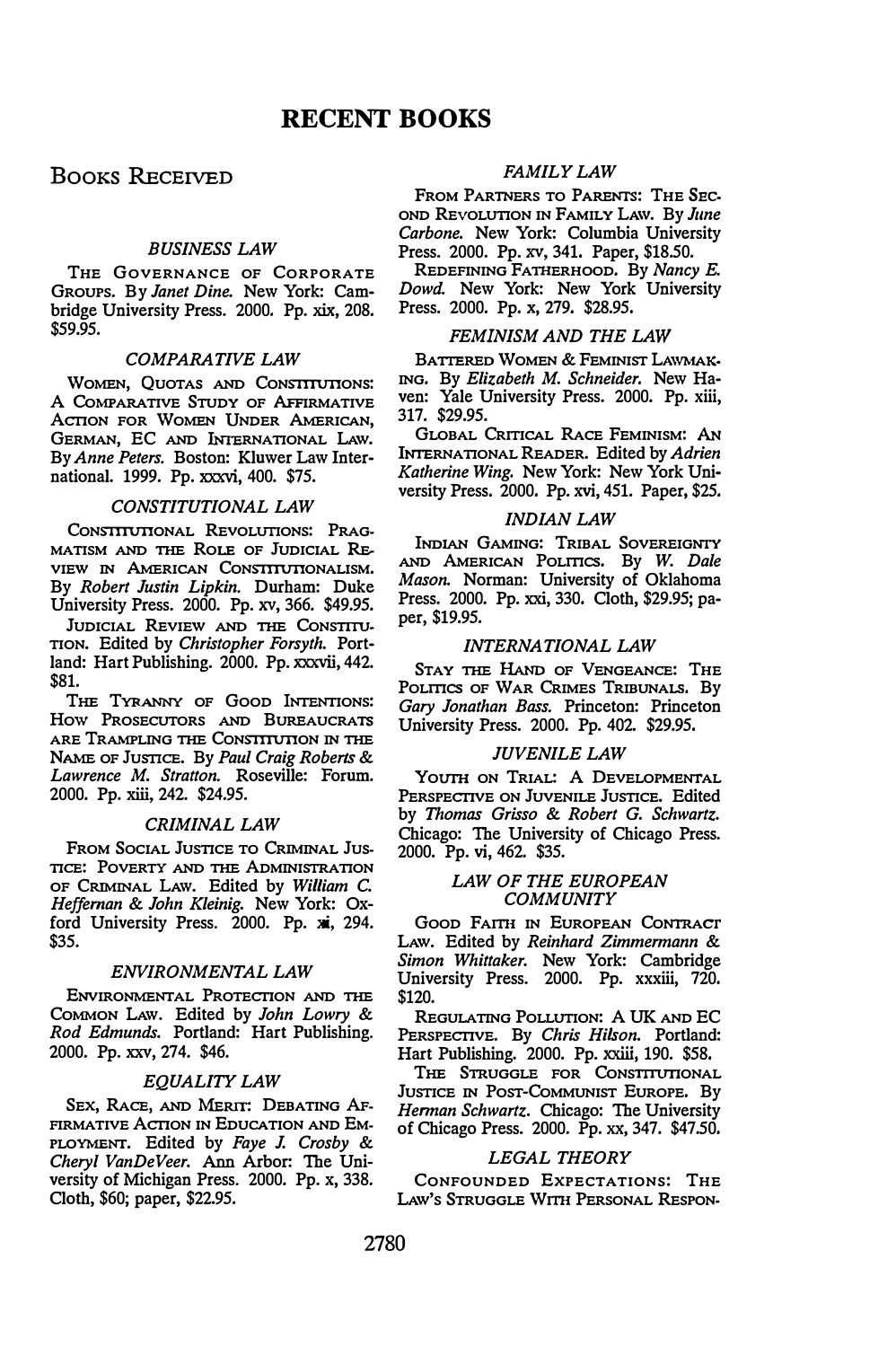SIBILITY. By George W. Jarecke & Nancy K. Plant. Carbondale: Southern Illinois University Press. 2000. Pp. 151. Paper, \$16.95.

THE END OF HUMAN RIGHTS: CRITICAL LEGAL THOUGHT AT THE TURN OF THE CENTURY. By Costas Douzinas. Portland: Hart Publishing. 2000. Pp. ix, 410. \$41.95.

GLOBALISATION AND LEGAL THEORY. By William Twining. London: Butterworths. 2000. Pp. xii, 279. Paper, \$16.95.

POISONING THE MINDS OF THE LOWER ORDERS. By Don Herzog. Princeton: Princeton University Press. 1998. Pp. xvi, 559. Paper, \$19.95.

TRANSITIONAL JUSTICE. By Ruti G. Teitel. New York: Oxford University Press. 2000. Pp. ix, 292. \$35.

#### LITERATURE AND LAW

SHAKESPEARE'S LEGAL LANGUAGE: A DICTIONARY. By B. J. Sokol & Mary Sokol New Brunswick: The Athlone Press. 2000. Pp. 497. \$250.

#### LIVES IN THE LAW

AMERICAN DREAMER: THE LIFE AND TIMES OF HENRY A. WALLACE. By John C. Culver & John Hyde. New York: W. W. Norton & Company. 2000. Pp. xi, 608. \$35.

THE EMPOWERED SELF: LAW AND SOCI-ETY IN THE AGE OF INDIVIDUALISM. By Thomas M. Franck. New York: Oxford University Press. 1999. Pp. xiii, 312. \$45.

FoR HUMANITY: REFLECTIONS OF A WAR CRIMES INVESTIGATOR. By Richard J. Goldstone. New Haven: Yale University Press. 2000. Pp. xxi, 152. \$18.50.

#### POLITICAL THEORY

CONFLICT OF INTEREST IN AMERICAN PUBLIC LIFE. By Andrew Stark. Cambridge: Harvard University Press. 2000. Pp. x, 331. \$49.95.

THE MORAL AUTHORITY OF GOVERN-MENT: EsSAYS TO COMMEMORATE THE CENTENNIAL OF THE NATIONAL INSTITUTE OF SOCIAL SCIENCES. Edited by Moorhead Kennedy, R. Gordon Hoxie & Brenda Repland. New Brunswick: Transaction Publishers. 2000. Pp. xxiv, 300. \$39.95.

#### PUBLIC POLICY

IMMIGRATION AS A DEMOCRATIC CHAL-LENGE: CITIZENSHIP AND INCLUSION IN GERMANY AND THE UNITED STATES. By Ruth Rubio-Marin. New York: Cambridge University Press. 2000. Pp. viii, 270. Cloth, \$57.95; paper, \$21.95.

PUBLIC-PRIVATE POLICY PARTNERSHIPS. Edited by Pauline Vaillancourt Rosenau. Cambridge: The MIT Press. 2000. Pp. vi, 256. Paper, \$19.95.

SOLVING PROBLEMS WITHOUT LARGE GOVERNMENT: DEVOLUTION, FAIRNESS, AND EQUALITY. By George W. Liebmann. Westport: Praeger Publishers. 2000. Pp. xvi, 189. \$59.95.

TELEVISION VIOLENCE AND PUBLIC POL-ICY. Edited by James T. Hamilton. Ann Arbor: The University of Michigan Press. 2000. Pp. xiv, 394. Cloth, \$57.50; paper, \$24.95.

TRUE SECURITY: RETHINKING AMERICAN SocIAL INsuRANCE. By Michael J. Graetz & Jerry L. Mashaw. New Haven: Yale University Press. 1999. Pp. x, 369. Cloth, \$40; paper, \$16.95.

#### PSYCHOLOGY OF LAW

BUSINESS ON TRIAL: THE CIVIL JURY AND CORPORATE RESPONSIBILITY. By Valerie P. Hans. New Haven: Yale University Press. 2000. Pp. ix, 269. \$35.

LEGAL BLAME: How JURORS THINK AND TALK ABOUT ACCIDENTS. By Neal Feigenson. Washington: American Psychological Association. 2000. Pp. x, 301. \$49.95.

MINDING THE LAW. By Anthony G. Amsterdam & Jerome Bruner. Cambridge: Harvard University Press. 2000. Pp. 453. \$35.

#### RELIGION AND LAW

OBLIGATIONS OF CITIZENSHIP AND DE-MANDS OF FAITH: RELIGIOUS ACCOMMODA-TION IN PLURALIST DEMOCRACIES. Edited by Nancy L. Rosenblum. Princeton: Princeton University Press. 2000. Pp. vi, 438. \$70.

#### VOTING RIGHTS

THE RIGHT TO VOTE: THE CONTESTED HISTORY OF DEMOCRACY IN THE UNITED STATES. By Alexander Keyssar. New York: Basic Books. 2000. Pp. xxiv, 467. \$30.